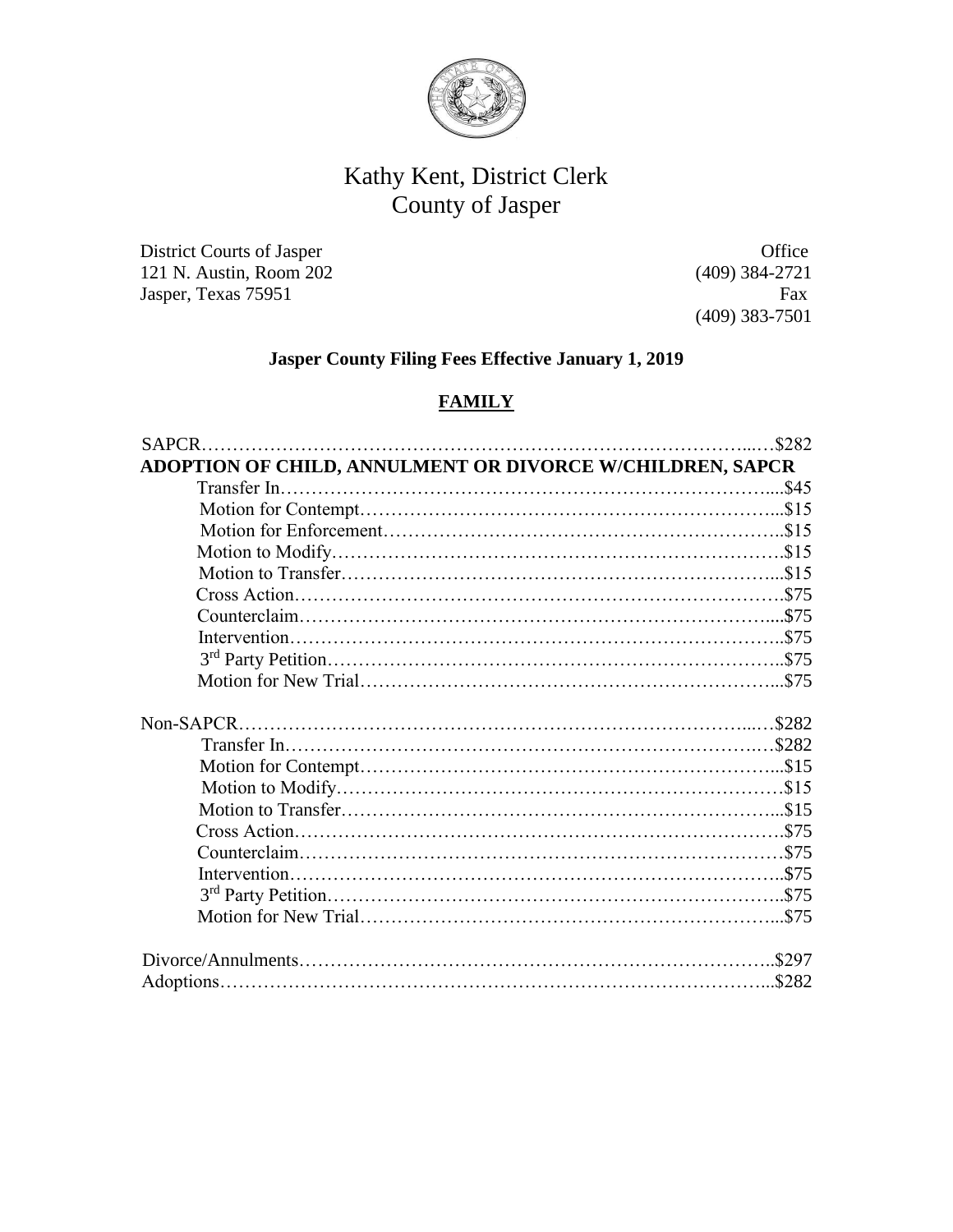# **CIVIL**

| $+$ \$12 for each entity to be served (due at time of filing)<br>$+ $12$ for each order to be mailed (to be paid after order is signed) | \$292 |
|-----------------------------------------------------------------------------------------------------------------------------------------|-------|
|                                                                                                                                         |       |
|                                                                                                                                         | \$282 |
| To be paid by Respondent, if ordered                                                                                                    |       |